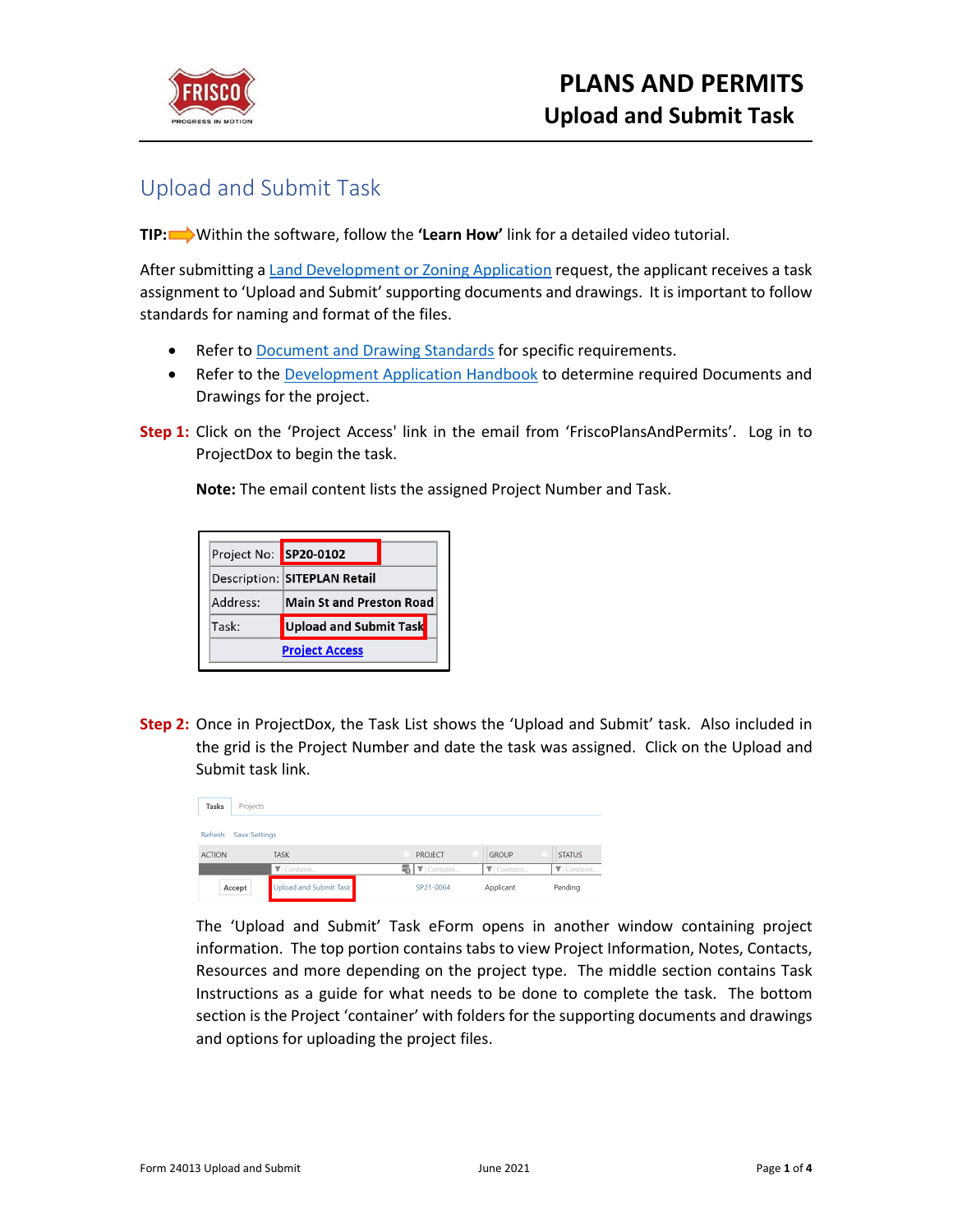

**Step 3:** Click on the 'Drawings' folder to upload plans for the project. Then click on the 'Select Files to Upload' button.

| STEP 1 of 3: Please upload files into the appropriate folders below. |           |                   |
|----------------------------------------------------------------------|-----------|-------------------|
| File Upload for: SP21-0064                                           |           |                   |
| Select your files to upload to this folder:                          | Learn how | <b>Help Video</b> |
| <b>View Folders</b><br><b>Select Files to Upload</b>                 |           |                   |
| Drawings                                                             |           |                   |

- **Step 4:** The Browse For Files eForm opens for you to select files for upload. Click the 'Browse For Files' button or drag files into the designated area. Click on the **x** to remove a file selected by mistake. When you have selected all your files, click on the 'Upload Files' button. The eForm will update confirming the files have been uploaded. Close the eForm.
	- TIP If you select a file type that is not allowed, it will be noted in the lower part of the eForm and will not be uploaded.

| Folder: SP21-0012\Drawings   |                                                                           |                     |
|------------------------------|---------------------------------------------------------------------------|---------------------|
| <b>Upload Files</b>          | <b>Upload URL</b>                                                         |                     |
| <b>Browse For Files</b>      | <b>Browse For Files</b><br>Browse for files or drag files into this area. | <b>Upload Files</b> |
| Site Plan.pdf                |                                                                           | 0B/784.64KB         |
| <b>B</b> Landscape Plan.pdf  |                                                                           | 0B/993.50K<br>×     |
| 0 of 2 uploaded Hide Details |                                                                           |                     |
|                              |                                                                           | 0B/1.74MB           |

**TIP** Take note of the color font definitions at the bottom of the upload eForm.

Orange files are new uploads Blue files are new version uploads Red files appear to be same as previously uploaded (will likely be discarded)

- **Step 5:** The task eForm is updated to show the files uploaded to the Drawings folder.
	- TIP If any file was uploaded by mistake, click the red x to remove the file. You will be asked to confirm deletion of the file.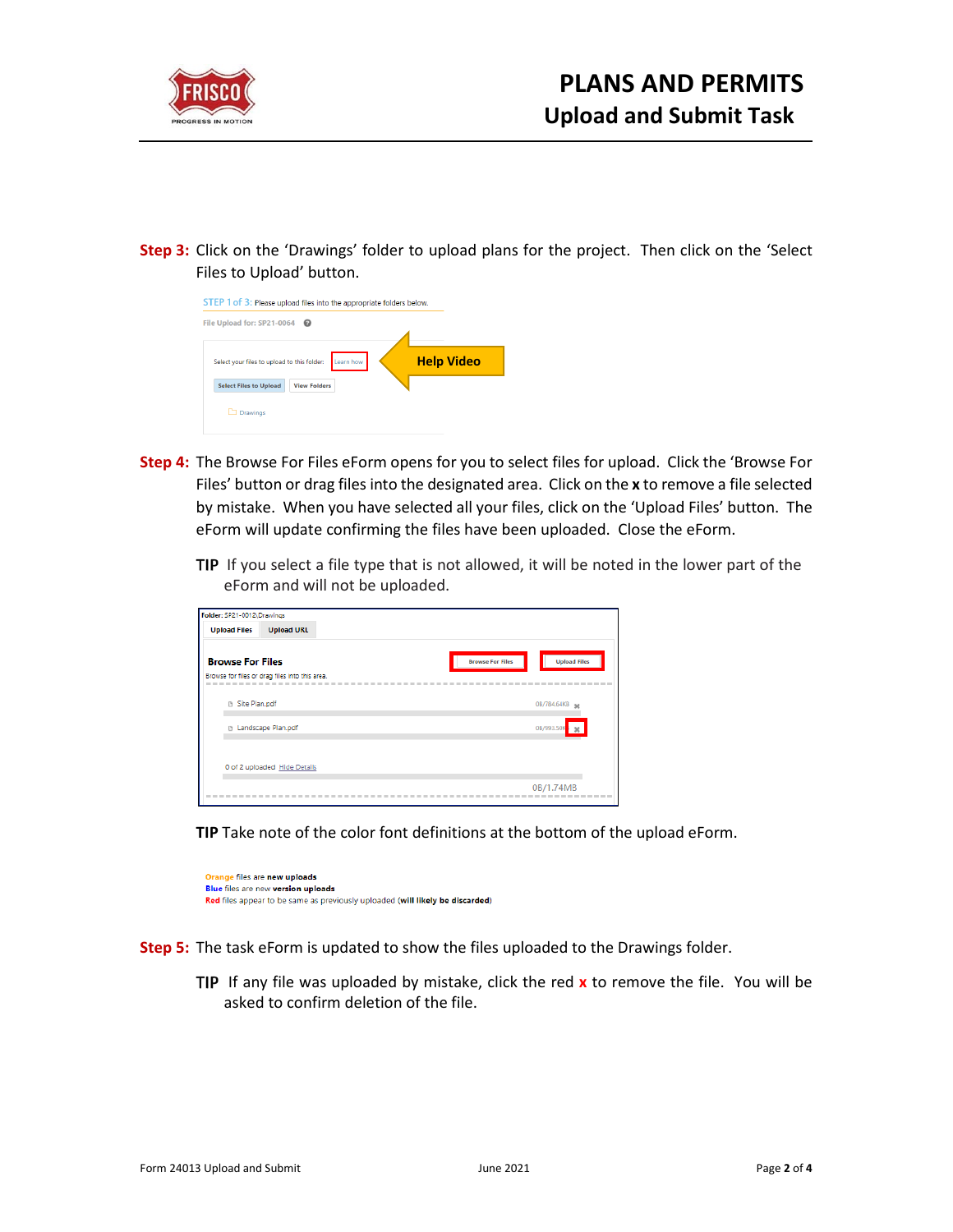

|                               | Select your files to upload to this folder: |
|-------------------------------|---------------------------------------------|
| <b>Select Files to Upload</b> | <b>View Folders</b>                         |
| SP21-0012\Drawings            |                                             |
| Facade Plan.pdf X             |                                             |
| Landscape Plan.pdf X          |                                             |
| Open Space Plan.pdf X         |                                             |
| Site Plan.pdf X               |                                             |

**Step 6:** Click 'View Folders' and then click on the 'Documents' folder to upload document files. Follow the same steps to browse for, select, and upload files in the Documents folder.



**Step 7:** After uploading files to the Documents folder the task eForm is updated. You have an opportunity again to remove any files uploaded by mistake by clicking the red **x**.



- **Step 8:** After uploading files, decide if you need to review your work and come back later or if you are finished uploading files.
	- **Save for Later**: Will save your work and allow additional files to be uploaded.
	- **Upload Complete – Submit**: This will complete the task and prevent additional files to be uploaded. Check the 'Upload Task Complete' box indicating that all required files are uploaded as described in the [Development Application Handbook.](https://www.friscotexas.gov/588)

| Confirmation $\boldsymbol{\Omega}$ |                                                                                          |  |  |
|------------------------------------|------------------------------------------------------------------------------------------|--|--|
| ◙                                  | *Upload Task Complete (I have uploaded all required drawings and/or documents) *Required |  |  |
|                                    |                                                                                          |  |  |
|                                    |                                                                                          |  |  |
|                                    | STEP 3 of 3: Click 'Upload Complete - Submit' to submit your files                       |  |  |